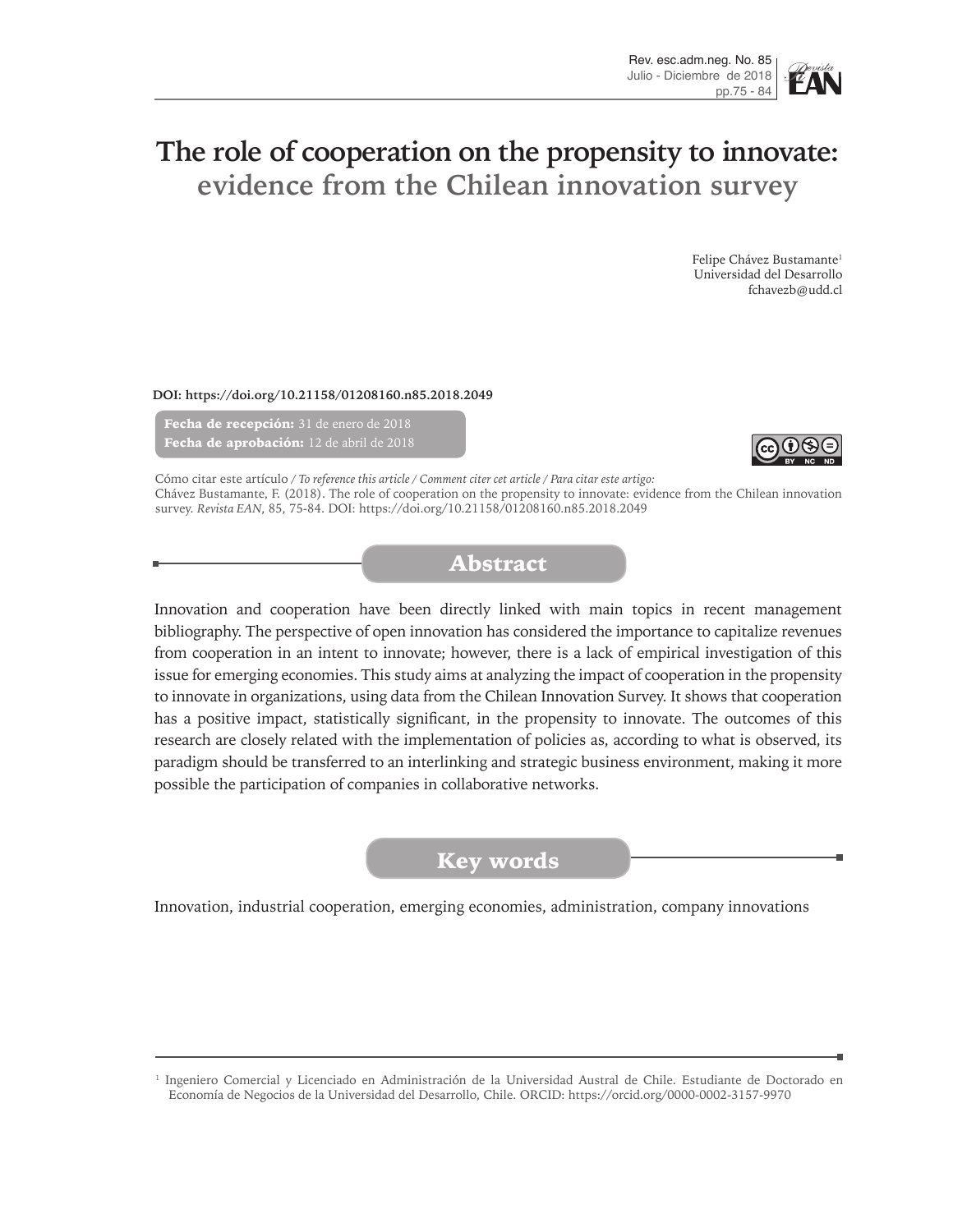## *El rol de la cooperación en la propensión para innovar: evidencia de la encuesta chilena de innovación*

*Resumen. La innovación y la cooperación han estado estrechamente relacionadas como tópicos principales en la literatura reciente sobre management. La perspectiva de innovación abierta ha tomado en cuenta la importancia de capitalizar las ganancias de la cooperación en los esfuerzos para innovar, sin embargo, hay una falta de investigación empírica de este fenómeno para las economías emergentes. Esta investigación tuvo por objetivo analizar el efecto de la cooperación en la propensión a innovar de las firmas, utilizando datos de la Encuesta Chilena de Innovación. Se encontró que la cooperación tiene un efecto positivo, estadísticamente significativo, en la propensión a innovar. Las implicancias del trabajo están relacionadas con la implementación de políticas, ya que según lo observado, el paradigma debiese desplazarse hacia un entorno entrelazado y estratégico de negocios, que haga más plausible la participación de las firmas en esfuerzos de redes colaborativas.* 

*Palabras clave***.** *Innovación, cooperación industrial, economías emergentes, administración, innovaciones en la empresa.*

## *Le rôle de la coopération dans la propension à innover:*

*résultats d'une étude chilienne sur l'innovation*

*Résumé. L'innovation et la coopération sont étroitement liées dans la littérature moderne de gestion des entreprises. La perspective de l'innovation ouverte prend en compte l'importance de la capitalisation des gains apportés par la coopération dans les efforts d'innovation même s'il existe un manque de données et d'investigations empiriques de ce phénomène pour les économies émergentes. L'objectif de cette étude est d'analyser, grâce aux données fournies par l'investigation chilienne sur l'innovation, l'effet de la coopération sur la propension des entreprises à innover. Nous pouvons constater que la coopération apporte un effet positif et statistiquement significatif sur la propension à innover. Les implications des différents travaux étudiés sont liées à la mise en œuvre de politiques spécifiques car, selon les observations, le paradigme devrait évoluer vers un environnement commercial aux liens complexes et stratégiques qui rendrait davantage plausible la participation des entreprises aux réseaux de collaboration.*

*Mots clefs***.** *Innovation, coopération industrielle, économies emergentes, gestión, innovations dans l'entreprise.*

## *O papel da cooperação na propensão para inovar:*

 *evidência da pesquisa chileno de inovação*

*Resumo.A inovação e a cooperação têm estado estreitamente relacionadas como tópicos principais na literatura recente sobre management. A perspectiva da inovação aberta tem considerado a importância de capitalizar os ganhos da cooperação nos esforços para inovar, no entanto, há uma falta de pesquisa empírica deste fenômeno para as economias emergentes. Esta pesquisa teve como objetivo analisar o efeito da cooperação na propensão a inovar das empresas, utilizando dados da Pesquisa Chilena de Inovação. Encontrou-se que a cooperação tem um efeito positivo, estatisticamente significativo, na propensão a inovar. As implicações do trabalho estão relacionadas com a implementação de políticas, já que segundo o observado, o paradigma deve ser deslocado para um meio entrelaçado e estratégico de negócios, que torne mais plausível a participação das empresas em esforços de redes colaborativas.*

*Palavras-chave***.** *Inovação, cooperação industrial, economias emergentes, administração, inovações na empresa*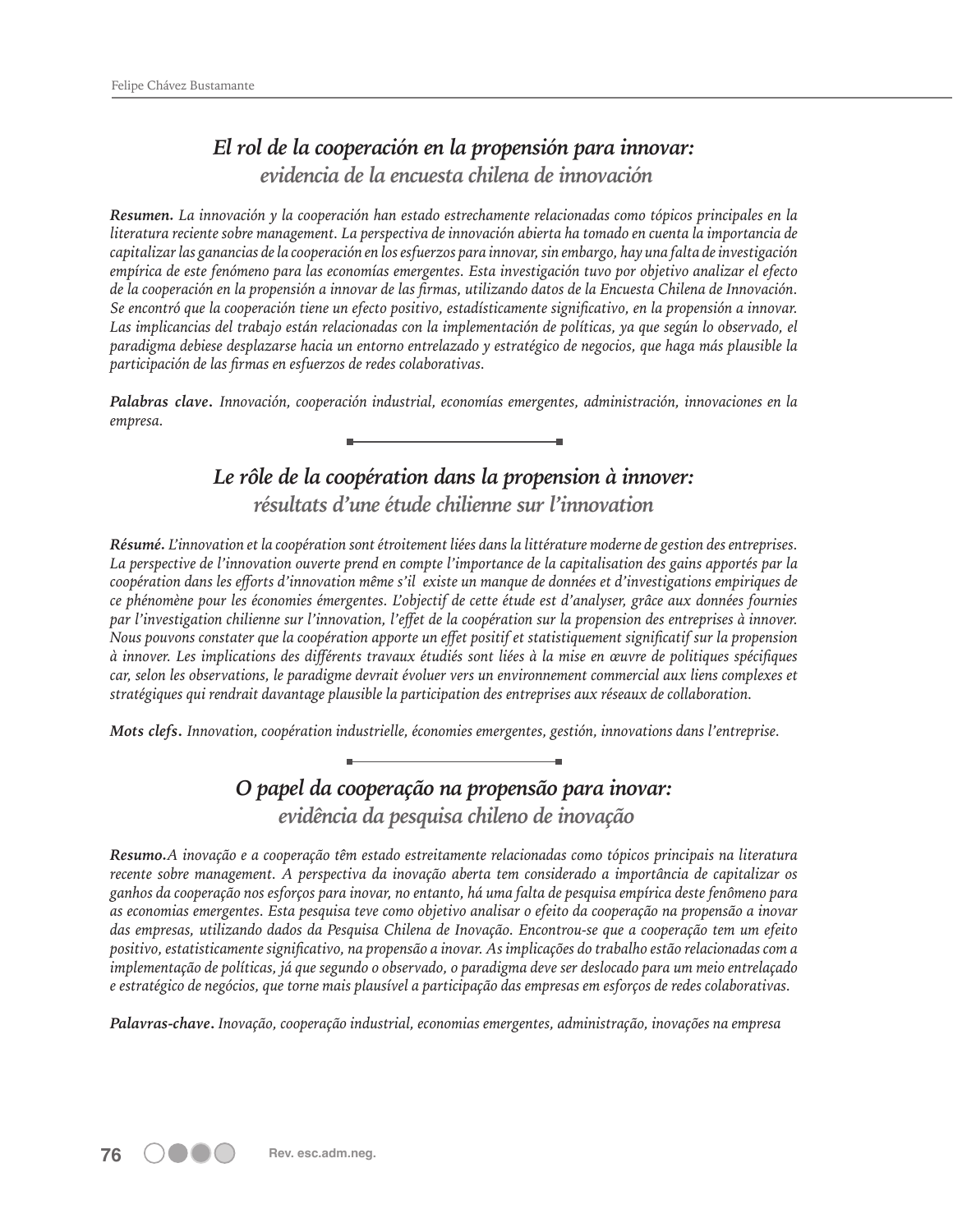## 1. Introduction

**I** Impact on national economic growth and<br>
impact on national economic growth and nnovation has been widely studied by its the role it plays for economies (Nelson, 1993; Freeman, 2002; Verspagen, 2005;Galindo & Méndez, 2014). Competitiveness and technological progress have made firms improve their capabilities to innovate (Miotti & Sachwald, 2003). Furthermore, the environment encourages firms to search for opportunities to devise new technological cycles (Teece, Pisano, & Shuen, 1997, cited by Costa *et al.*, 2017).

Innovation, as taken from The Oslo Manual is « [. . .] the implementation of a new or significantly improved product (good or service), or process, a new marketing method, or a new organizational method in business practices, workplace organization, or external relations» (OECD & Eurostat, 2005, p. 46).

Innovation phenomena can be regarded as a result of interactions between individuals, teams, and groups located both inside and outside the firm. Hence, cooperation has been proven to be highly associated with innovation (Tether, 2002). This is due to the changing environment that forces and stimulates firms to develop innovation in partnership with other firms, and engage in what has been called co-innovation: inter-organizational co-creation and innovation (Lee, Olson, & Trimi, 2012).

Other coined terms have been crowdsourcing innovation, collaborative innovation, collective innovation (Zhong & Nieminem, 2015), and open innovation (Chesbrough, 2003). Even though there has been increasing attention to the qualities of the open innovation process, not much empirical evidence has been shown to prove its impact on performance, representing an appealing issue for researchers (Temel, Mention, & Torkkeli, 2013).

The objective of this research is to analyze the impact that cooperation with external sources has on innovation for the case of Chile as an emerging economy. By pursuing this objective, the expected contribution is related to the following idea: taking into account the profoundly positive effects that have been attributed to innovation for national economies, which in turn are influenced by a cooperative phenomenon, it is in consequence, worth to thoroughly analyze all the ways to increase the firms' probability to innovate.

This article is structured as follows: in section two, we present the theoretical framework, followed by the hypothesis to be tested. In section three, we briefly describe the data and the methodology. In section 4, the results and a brief discussion are presented. Finally, section 5 shows the main conclusions of this research.

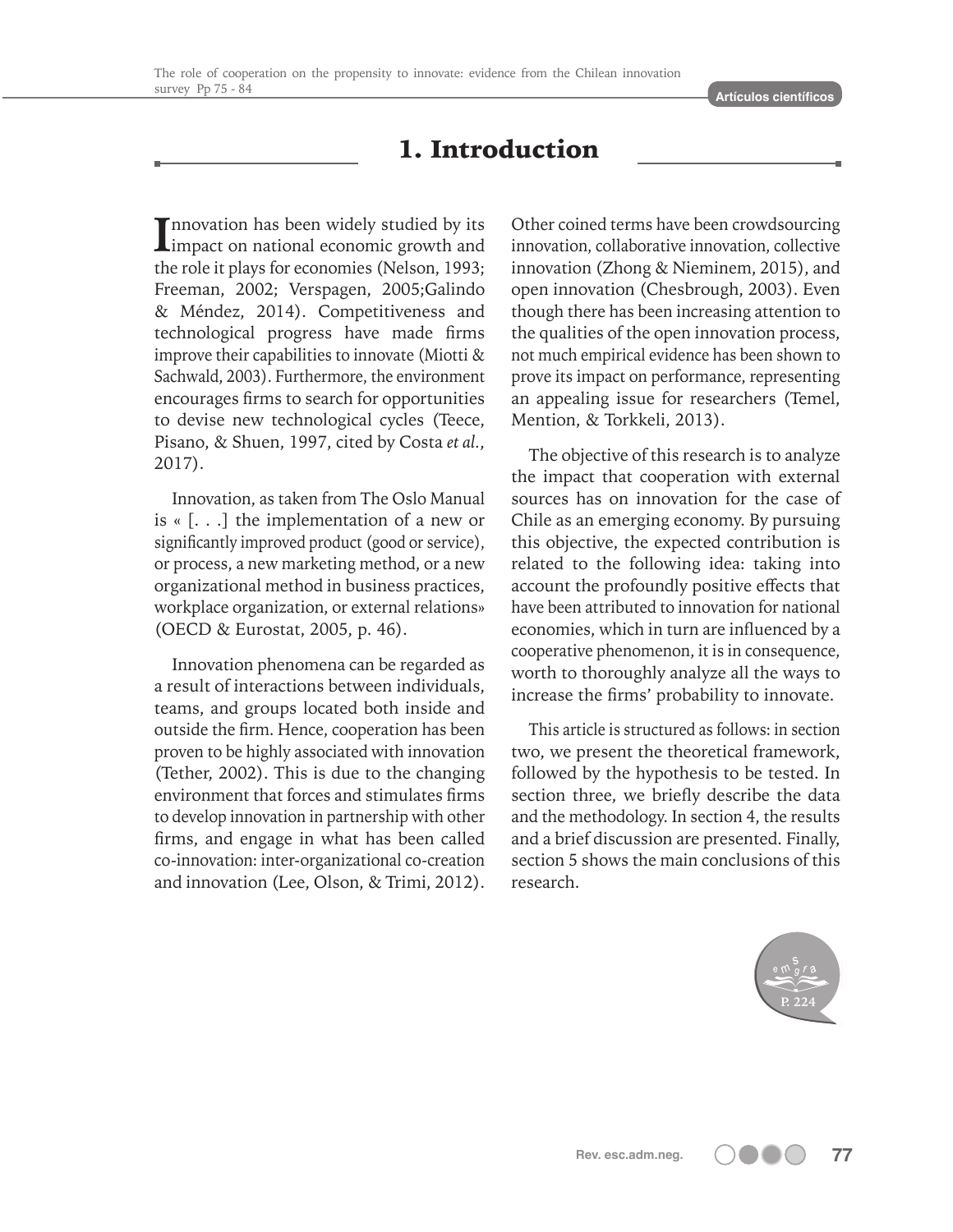## 2. Theoretical framework

According to Lee *et al.* (2012) «our entire<br>world is undergoing transformation. In this rapidly changing and often unpredictable environment, innovation is the imperative key factor for organizations to develop competitiveness and succeed in the market» (p. 818). In response to this changing environment, organizations are moving towards interconnected networks that make more likely the opportunity to bring together internal capabilities of different firms to a process of cooperative creation (Romero & Molina, 2011).

«When there is a regime of rapid technological development, research breakthroughs are so broadly distributed that no single firm has all the internal capabilities necessary for success» (Powell, Koput, & Smith-Doerr, 1996, p. 117). In this sense, the interaction between innovation and cooperation is related to the fact that breakthroughs generally occur outside the firm and hence, firms are not capable to fully develop innovations or novel technologies solely through in-house research and development (R&D) (Rothaermel & Hess, 2007). These partnerships have been considered as a necessary response for the demanding environment of organizations, especially those that experience the need for a swift pace of technological evolution (Miotti & Sachwald, 2003).

Bossink (2002, p. 314) presents a stage model as a guideline for organizations that are interested in participating in co-innovation processes, which have to settle how and



with whom they cooperate. He describes a sequential process composed by:

- «1. Autonomous strategy making: firms act strategically on their own.
- 2. Cooperative strategy making: firms decide to get closer to other organizations and collaborate in their innovation strategies.
- 3. Founding an organization for co-innovation: interested parties found a joint organization to build their collaborative programs.
- 4. Realization of innovations: development of innovations based on the co-innovation strategy established in the previous phases».

Based on the literature review and as it is outlined above, some of the characteristics which make more likely for companies to engage in innovation arrangements are size, in-house R&D, technology intensity of the sector, industry characteristics, absorptive capacities, technology seeking level, and geographical patterns (Tether, 2002; Miotti & Sachwald, 2003; Becker & Dietz, 2004; Fritsch & Franke, 2004; Tether & Tajar, 2008).

Thus, the primary hypothesis that is going to be tested is:

- Hypothesis 1: Cooperating with external sources has a positive effect on the innovation propensity of the firm.
- This hypothesis can be extended to disaggregation of the external source, by:
- Hypothesis 1a: Cooperating with suppliers has a positive effect on the innovation propensity of the firm.
- Hypothesis 1b: Cooperating with other firms within the same group has a positive effect on the innovation propensity of the firm.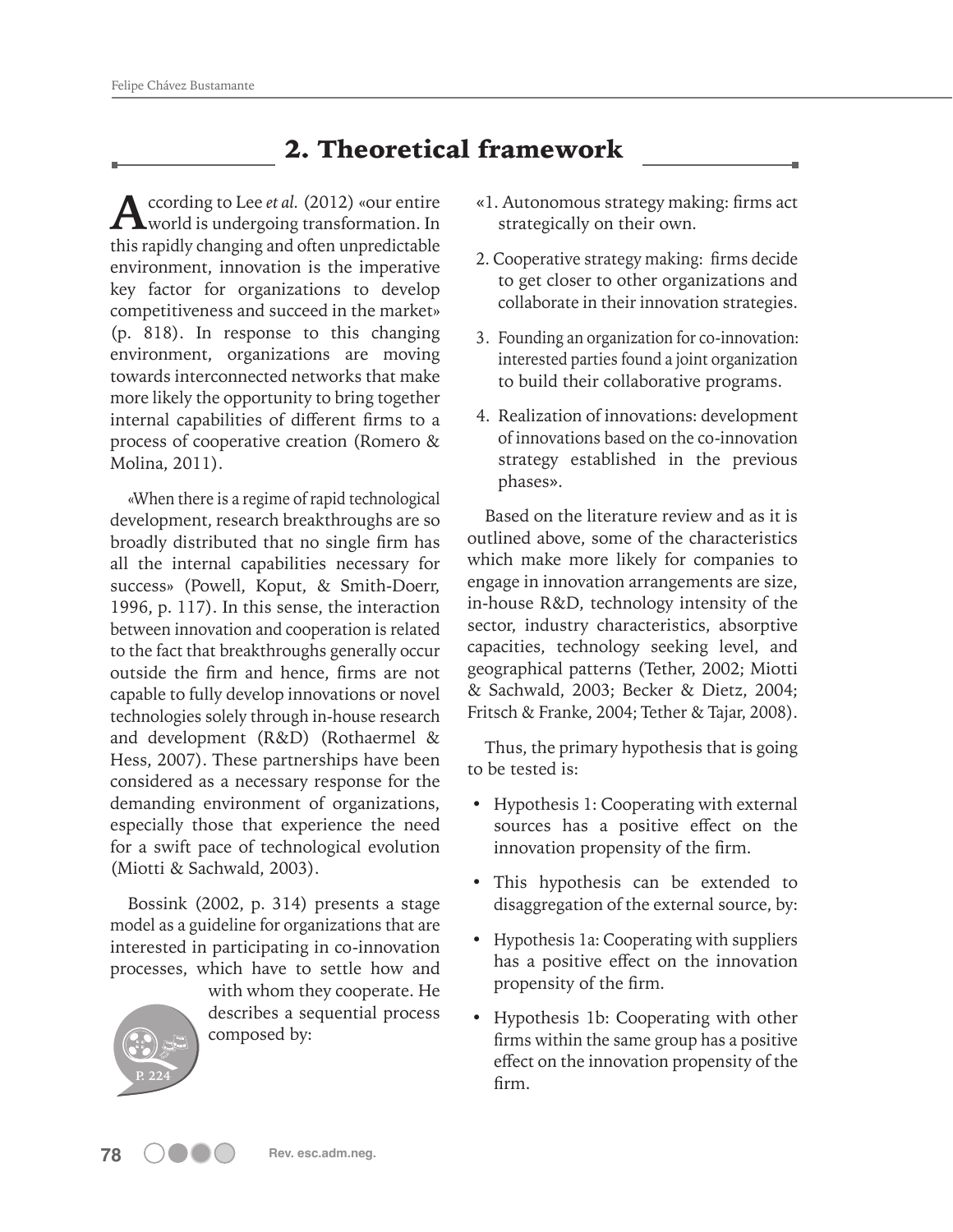- Hypothesis 1c: Cooperating with consulting firms has a positive effect on the innovation propensity of the firm.
- Hypothesis 1d: Cooperating with clients or consumers has a positive effect on the innovation propensity of the firm.
- Hypothesis 1e: Cooperating with universities or other institutions of higher education has a positive effect on the innovation propensity of the firm.
- Hypothesis 1f: Cooperating with public research institutes has a positive effect on the innovation propensity of the firm.
- Hypothesis 1g: Cooperating with competing firms in the same industry has a positive effect on the innovation propensity of the firm.

Other four hypotheses related to the control variables that are going to be used are the following:

- Hypothesis 2: The size of the firm measured by sales has a positive impact on the propensity to innovate.
- Hypothesis 3: Having an R&D Unit has a positive impact on the propensity to innovate.
- Hypothesis 4: The investment?in R&D activities has a positive impact on the propensity to innovate.
- Hypothesis 5: The government funding support has a positive impact on the propensity to innovate.

## 3. Data and methodology

**T**he data was obtained from the *9th Chilean Innovation Survey* developed by the National Institute of Statistics (INE by its abbreviation in Spanish). Regarding the design of the survey, it follows the guidelines from the Oslo Manual and the Community Innovation Survey from Eurostat, which makes it comparable to the results of other national innovation surveys. This survey presents comprehensive and representative data regarding the innovation activity in Chile at different levels (INE, 2015), covering the Chilean national territory and, as its methodological notes state, it is a representative sample of the country. The firms here included are related to every economic sector -agriculture, fishing, tourism, financial services, R&D firms, among others- considering the first, second, and third industrial sectors. This survey covers the period 2013-2014 and has a valid sample of 5,620 firms.

In order to test the hypotheses presented, we use a binary choice model, specifically a logistic regression. This type of analysis was chosen due to its extensive use and convenience, given that  $\kappa$  [ $\dots$ ] the formula for the choice probabilities takes a closed form and is readily interpretable» (Train, 2009, p. 34). Hence, the model to be tested takes the simple form of a set of explanatory variables with a dependent binary variable, taking value 1 if the firm did make a product –good or service– innovation, or 0 otherwise.

The first part of the empirical work takes a dummy variable of cooperation with external sources as an explanatory variable –1=cooperated; 0=otherwise–, and other control variables such as size –in terms of the natural logarithm of sales–, the natural logarithm of the R&D expenditure, support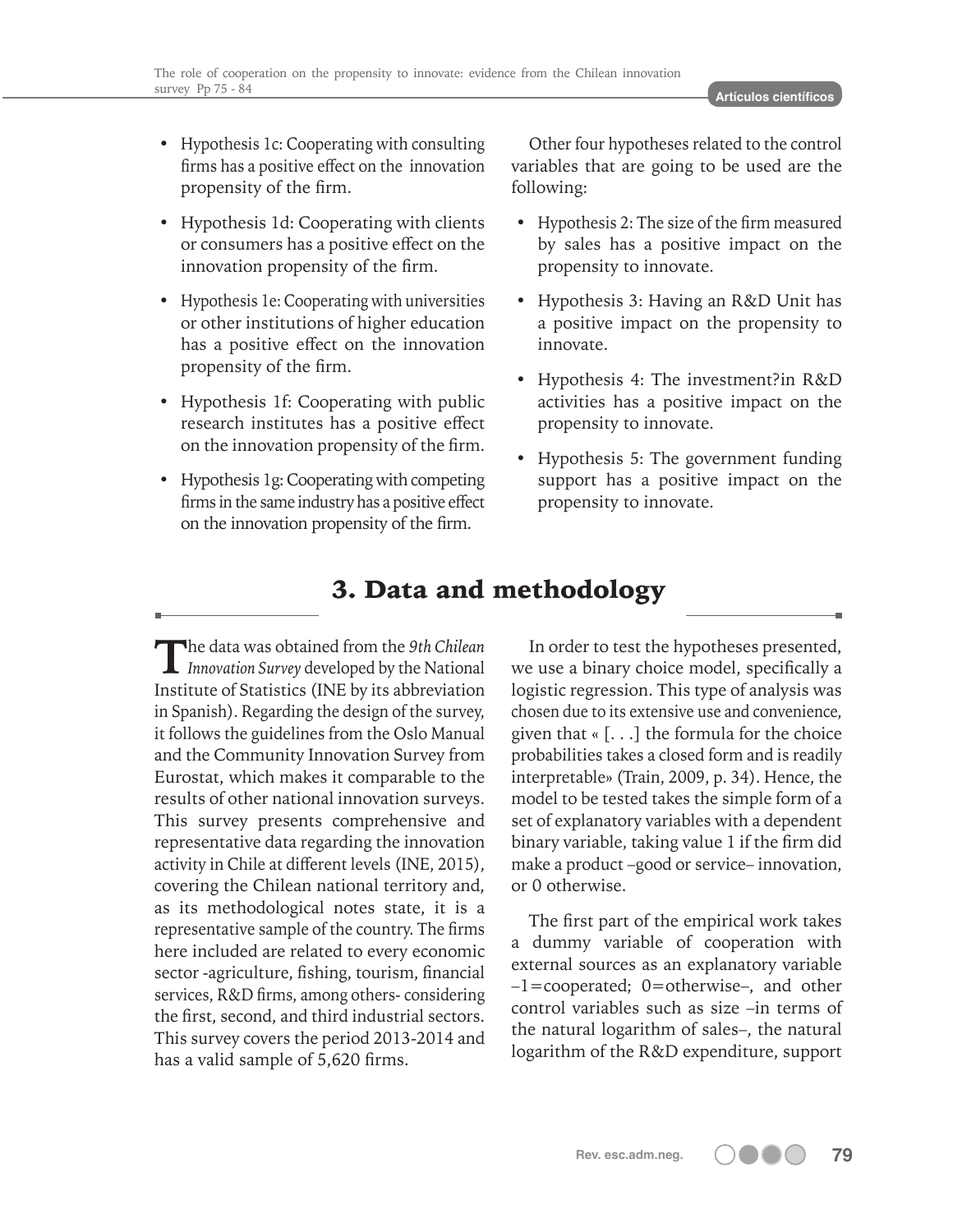from government funds (CORFO, CONICYT, FIA, IFM, FIP, PROCHILE, or other), and having a formal R&D Unit.

The second part takes the same dependent variable, but instead, cooperation is disaggregated regarding the partner with whom the innovation was made; control variables remain the same. The possible partners for joint innovation considered in the Chilean National Innovation Survey are:

- 1. Other firms within its group.
- 2. Suppliers of equipment, materials, components, or software.
- 3. Clients or Consumers.
- 4. Competing Firms or other firms within its sector.
- 5. Consulting Firms, Laboratories, or R&D Institutes.
- 6. Universities or other institutions of higher education.
- 7. Public research institutes.

It is important to note that, for the case of this research, the partner's country of residence is not considered.

### 4. Results

**T**he following table summarizes the regression results for the first part described in the previous section.

| Dependent Variable=<br>Product Innovation | Coefficient  | Std. Error | P-value | Conf. Interval   | Odds-Ratio |
|-------------------------------------------|--------------|------------|---------|------------------|------------|
| Constant                                  | 0.7324177    | 0.4592489  | 0.111   | [0.43;1.12]      | 0.4807453  |
| Cooperation (Binary)                      | 0.7750015    | 0.1763717  | 0.000   | [0.58;1.2]       | 2.170595   |
| Formal R&D Unit (Binary)                  | 0.9336687    | 0.151744   | 0.000   | [0.63;1.24]      | 2.543825   |
| Government Aid (Binary)                   | $-0.1340617$ | 0.1756031  | 0.445   | $[-0.48:0.21]$   | 0.8745361  |
| Size (Log Sales)                          | $-0.1687799$ | 0.0227538  | 0.000   | $[-0.21; -0.12]$ | 0.8446948  |
| Log of R&D Expenditure                    | 0.1620842    | 0.0333853  | 0.000   | [0.1; 0.23]      | 1.175959   |

**Table 1. Logistic Regression Analysis – Cooperation as Explanatory Variable**

**Source. Prepared by the author**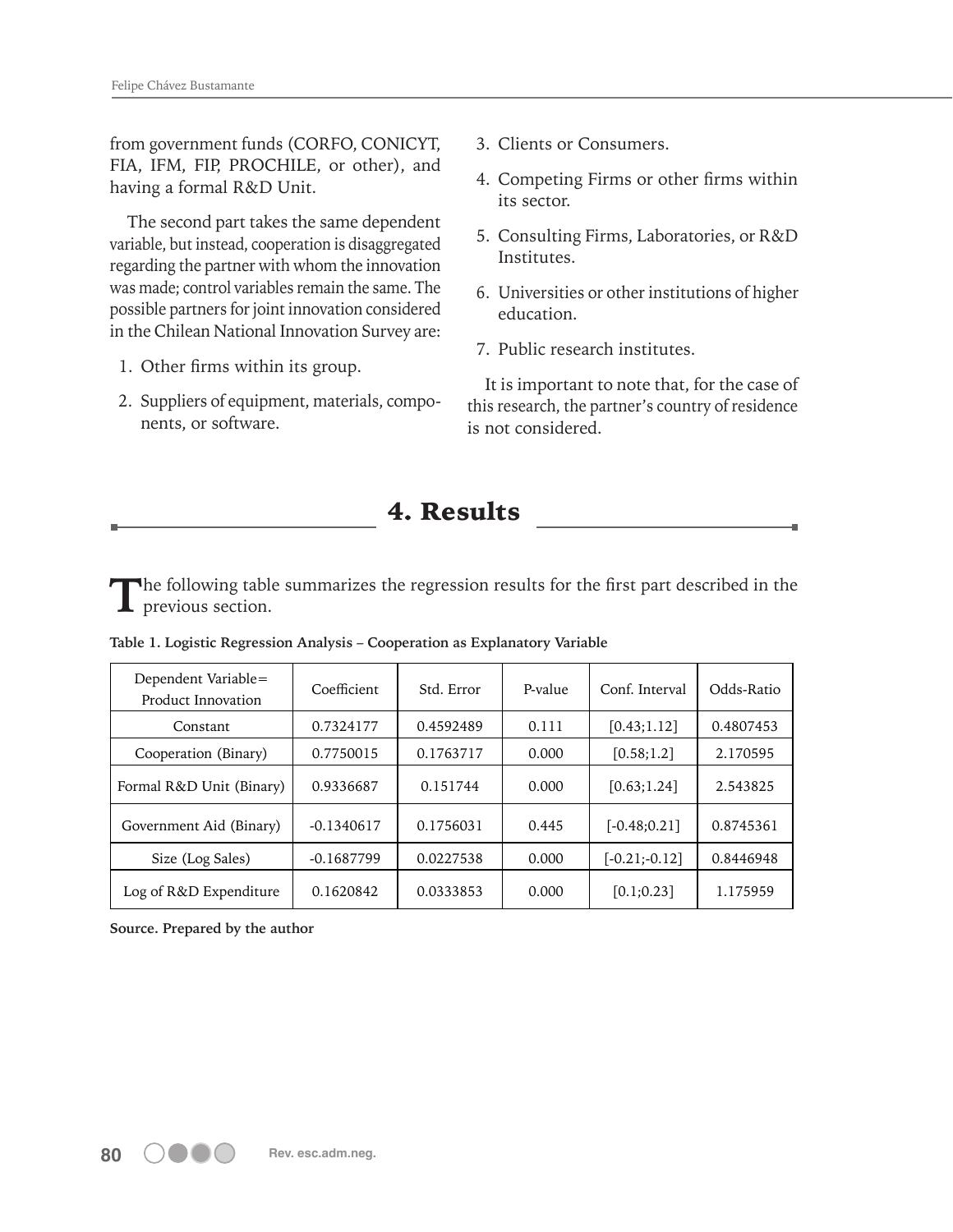Table 1 shows the results of the estimates with cooperation as an explanatory variable. The statistically significant variables are cooperation with external sources, formal R&D Unit, size and R&D expenditure. In this regard, there is substantial evidence to support the hypothesis 1, which happens to be the primary concern of this research, i.e., that cooperating with external sources has a positive effect on the innovation propensity of the firm. Furthermore, it presents a higher odds ratio than the size of the firm and expenditure in research and development activities.

Additionally, Table 1 shows two other interesting results. On the one hand, the size of the firm is statistically significant, but imposes a negative effect on the innovation, meaning that, the bigger the size, the less probable for the firm to innovate, hence, hypothesis 2 is rejected. On this matter -the relationship between innovation propensity and the size of the firm- some works have found both a positive relation (Becker & Dietz, 2004) and a negative relation (Plehn-Dujowich, 2009). An explanation for this ambiguous results is that «in general, the state-of-the-art review evidence that the relation of size with innovation depends on the innovation activity», e.g., bigger firms will outperform smaller firms in markets with «mature and relatively stable technologies» (Edwards-Schachter, Castro-Martínez, & Fernández-de-Lucio, 2011, p. 133).

On the other hand, the government's aid, as in support funding, was not statistically significant. Thus, it does not explain the product innovation decision, neither further inference can be made related to its parameter, making hypothesis 5 to be rejected too. Some empirical evidence supporting this phenomenon has also been found in other research (Guan & Yam, 2015; Barona *et al.*, 2015).

Disaggregating by cooperation partner, it is possible to observe that only partnering with suppliers is statistically significant and positively affects the propensity of firms to innovate (Table 2). However, the other partnering relationships do not provide results that are statistically relevant –rejecting hypothesis 1b to 1g–. This is also related to the results in Temel *et al.* (2013) where most of the partnering relationships were not found to be significant, but the variable of cooperation, as in Table 1, did have a positive and significant odds-ratio. These conflicting results might require further research by considering other relevant variables that are not included in the survey. Hence, they are not within the scope of this investigation. In the literature, for example, public research institutes and universities have been studied as relevant actors when innovating (Etzkowitz & Leydesdorff, 2000; Powell *et al.*, 2006; Perkmann & Walsh, 2007).

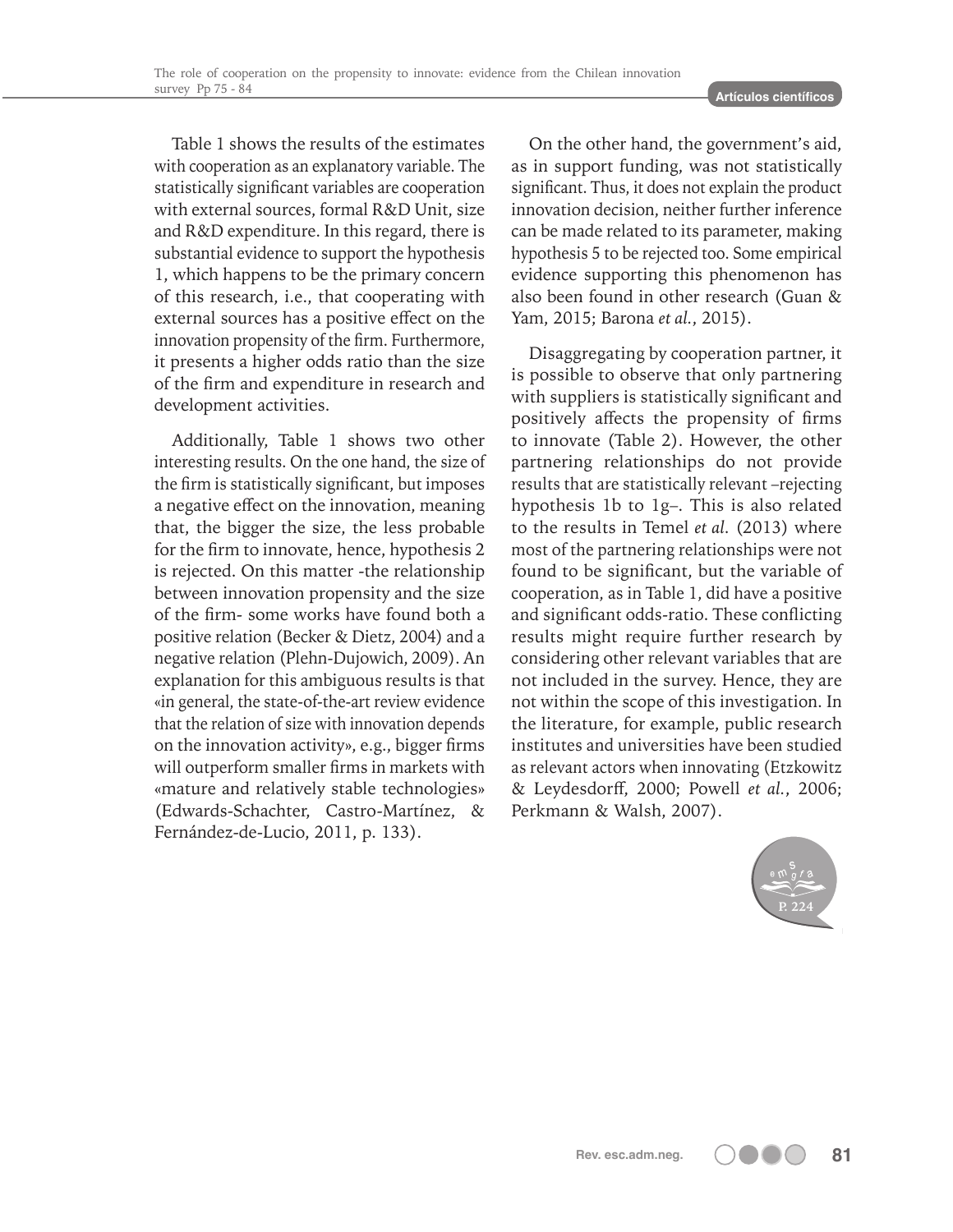| Dependent Variable=<br>Product Innovation | Coefficient  | Std. Error | P-value | Conf. Interval   | Odds-Ratio |
|-------------------------------------------|--------------|------------|---------|------------------|------------|
| Constant                                  | -1.983998    | .3729388   | 0.000   | $[-2.71; -1.25]$ | .1375184   |
| Suppliers                                 | 0.9051443    | 0.2823394  | 0.001   | [0.35;1.46]      | 2.472289   |
| Clients                                   | 0.2993825    | 0.2943011  | 0.309   | $[-0.28; 0.88]$  | 1.349025   |
| Competing Firms                           | $-0.1058941$ | 0.3124268  | 0.735   | $[-0.72:0.51]$   | 0.8995199  |
| <b>Consulting Firms</b>                   | 0.3424002    | 0.3458295  | 0.322   | $[-0.34;1.02]$   | 1.408324   |
| Universities                              | 0.1401948    | 0.306476   | 0.647   | $[-0.46; 0.74]$  | 1.150498   |
| Public Research Institutes                | $-0.5721293$ | 0.306476   | 0.126   | $[-1.31; 0.16]$  | 0.5643225  |
| Formal R&D Unit                           | 0.9801764    | 0.1506922  | 0.000   | [0.68;1.28]      | 2.664926   |
| Government Aid                            | 0.062972     | 0.177512   | 0.723   | $[-0.28:0.41]$   | 1.064997   |
| Size (Log Sales)                          | $-0.095948$  | 0.0261061  | 0.000   | $[-1.47; -0.04]$ | 0.9085113  |
| Log of R&D Expenditure                    | 0.2345189    | 0.0115092  | 0.000   | [0.21; 0.26]     | 1.2643     |

**Table 2. Logistic Regression Analysis – Disaggregating by Partnership**

**Source. Prepared by the author.**

## 5. Conclusions

This article has analyzed Chilean data for the impact of cooperation on the innovation propensity at a firm level. By the use of a logistic regression analysis, it has been found that collaboration does have a positive effect on the innovation propensity. Other control variables that were found to be significant are: having a formal R&D unit, the size of the firm, and the R&D expenditure. The government's aid, using funding, was not found to be significant; therefore, it would require further study. In summary, there is substantial evidence to support hypothesis 1, 1d, 3, and 4.

It is interesting to note that our findings are similar to those provided by Temel *et al.* (2013) who analyzed the Turkish Innovation Survey. So, an important aspect is that the results are consistent with those found for another emerging economy. This aspect implies that there could be some common characteristics among firms in emerging economies that might be worth to take a look at.

The limitation of this work is the focus on a single country, which limits the generalizability of the results. However, this paper provides relevant insights, as there is a gap of empirical research that explores the widely theoretically studied phenomena of open innovation.

For future work, it is essential to bear in mind that there is another relevant factor to be analyzed to understand the cooperation effect on innovation rates, i.e., organizational structure as a crucial element in the diffusion of technological innovations. In fact, it has been shown that the costs of changes could be higher and the benefits smaller if the organizational structure is left apart (DeCanio, Dibble, & Amir-Atefi, 2000). This is also related to the internal capabilities of the firm, and also,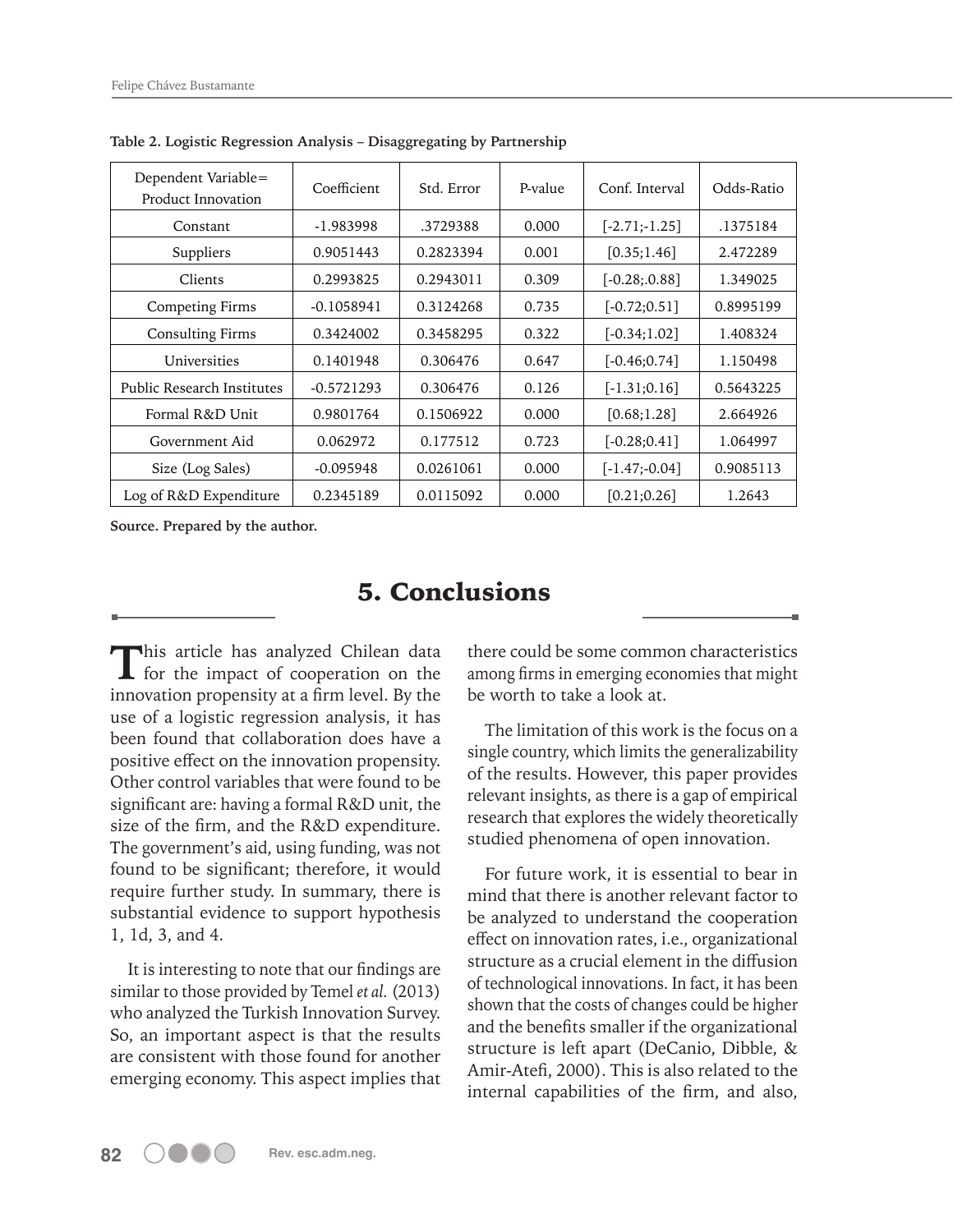to what the literature has called dynamic capabilities: «the firm's ability to integrate, build, and reconfigure internal and external competences to address rapidly changing environments» (Teece *et al.*, 1997, p. 516).

Furthermore, it is important for future research, to take advantage of the fact that the guidelines from the Oslo Manual make the Community Innovation Surveys from countries across the world comparable. Thus, it is expected to study a broader sample, with a particular focus on emerging economies, and then, comparing them with developed economies. Additionally, other quantitative methods could be applied to analyze if cooperation has different effects depending on the type of innovation, i.e., product or process innovation.

There is an essential implication from a policy perspective. Due to the relevant role that innovation plays for the development of emerging economies, it should be a priority to better comprehend the impact of open innovation on the performance of firms, regions, or countries (Temel *et al.*, 2013).

As a concluding remark, it appears that there is still a long way to go if collaborative innovation is desired as a paradigm for the case of the Chilean enterprises. This could also be extended to the reality of other emerging economies. Hence, new policies and instruments should be developed to support firms' collaboration network via different mechanisms, to have better results on innovation rates, reminding the positive economic effects that have been attributed to innovation.

## References

- Barona-Zuluaga, B., Rivera-Godoy, J. A., Aguilera-Cifuentes, C. I., & Garizado-Román, P. A. (2015). Funding for innovation in Colombia. *Entramado*, 11(1), 80-93.
- Becker, W., & Dietz, J. (2004). R&D cooperation and innovation activities of firms—evidence for the German manufacturing industry. *Research Policy*, 33(2), 209-223.
- Bossink, B. A. (2002). The development of coinnovation strategies: stages and interaction patterns in interfirm innovation. *R&D Management*, 32(4), 311-320.
- Chesbrough, H. (2003). The logic of open innovation: managing intellectual property. *California Management Review*, 45(3), 33-58.
- Costa, P. R. D., Silveira Porto, G., Galina, R., Vasconcelos, S., Roberto Piscopo, M., & Maccari, E. A. (2017). Global Organization of Innovation and Cooperability in Brazilian Multinationals. *Journal of technology management & innovation*, 12(1), 13-25.
- DeCanio, S. J., Dibble, C., & Amir-Atefi, K. (2000). The importance of organizational structure for the adoption of innovations. *Management Science*, 46(10), 1285-1299.
- Edwards-Schachter, M., Castro-Martínez, E., & Fernández-de-Lucio, I. (2011). International co-operation between firms on innovation and R&D: empirical evidence from Argentina and Spain. *Journal of technology management & innovation*, 6(3), 126-147.
- Etzkowitz, H., & Leydesdorff, L. (2000). The dynamics of innovation: from National Systems and "Mode 2" to a Triple Helix of university-industry-government relations. *Research Policy,* 29(2), 109-123.
- Freeman, C. (2002). Continental, national and subnational innovation systems—complementarity and economic growth. *Research Policy*, 31(2), 191- 211.
- Fritsch, M., & Franke, G. (2004). Innovation, regional knowledge spillovers and R&D cooperation. *Research Policy*, 33(2), 245-255.